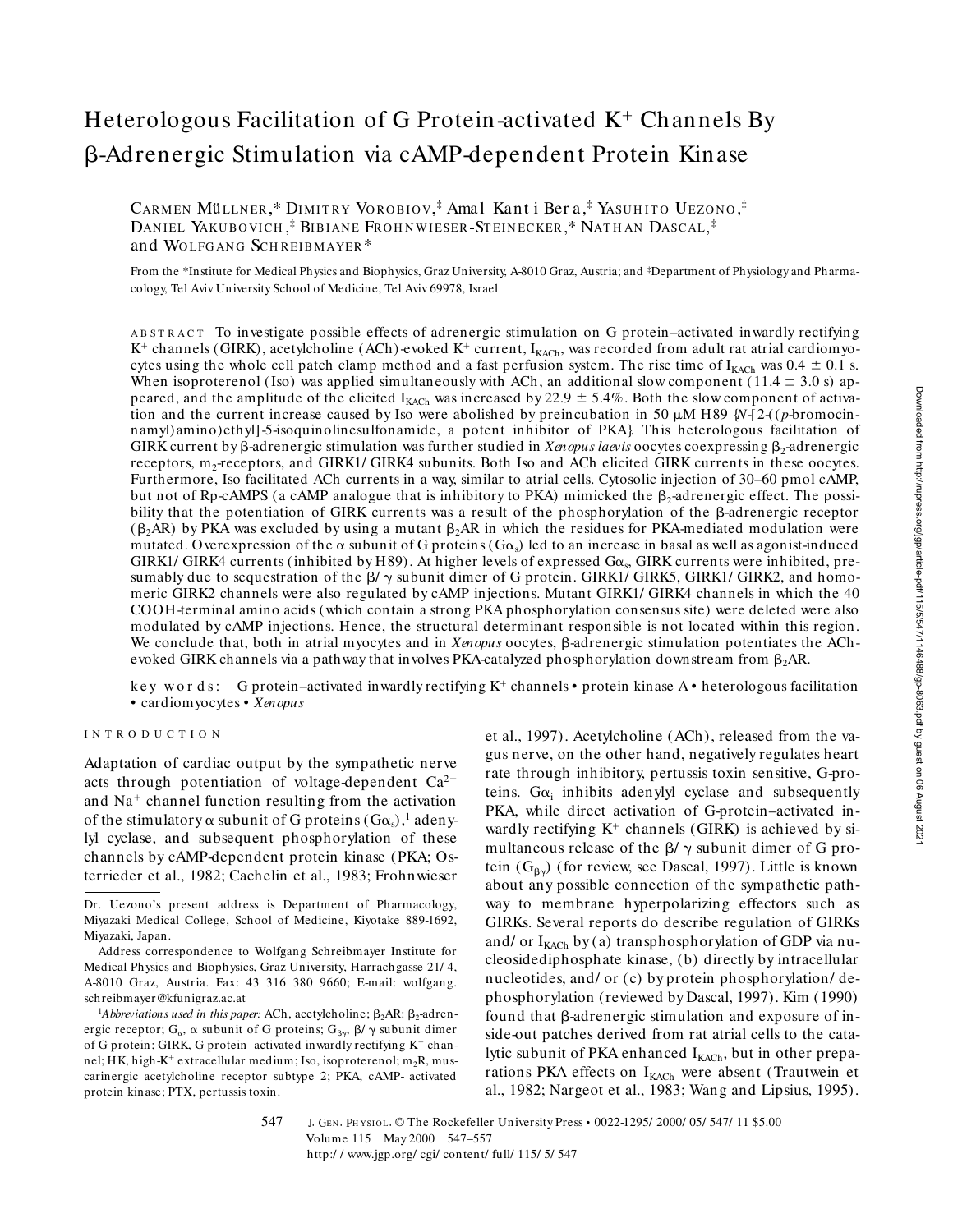We recently found that GTP $\gamma$ S-activated G $\alpha_{\rm s}$  attenuates  $G_{\beta\gamma}$ -induced activation of GIRK channels expressed in *Xenopus* oocytes in a membrane-delimited manner (Schreibmayer et al., 1996). This raises the possibility that such inhibition may occur in atrial myocytes when sympathetically stimulated. The current study investigates the effects of  $\beta$ -adrenergic stimulation on GIRK channels in native rat atrial cells and in the *Xenopus laevis* oocyte expression system. We find that, in atrial myocytes as well as in *Xenopus* oocytes, the main effect of b-adrenergic stimulation is an enhancement of the AChinduced GIRK current via PKA-catalyzed phosphorylation. The target for this phosphorylation is still unclear, but it is downstream from the  $\beta$ -adrenergic receptor.

#### MATERIALS AND METH O DS

## *Electrophysiology*

Atrial cells were enzymatically disaggregated from hearts of adult Sprague-Dawley rats as described (Dascal et al., 1993) and stored in the incubator for  $1-3$  d at 37°C in M199 under 95% O<sub>2</sub>/5% CO<sub>2</sub> until electrophysiological recordings were performed. Cells were then pipetted into a plastic petri dish with a diameter of 35 mm, mounted to a Peltier element thermostated object holder of an inverted microscope (IM35; Carl Zeiss, Inc.). Patch-clamp current recordings were per formed with an Axopatch 1D amplifier (Axon Instruments) using fire-polished pipettes with an open tip resistance of  $2-4$  M $\Omega$ , pulled from standard hematocrit capillaries (564, L/ M-3P-A puller; List Electronik). Whole cell current recordings were obtained by rupturing the membrane patch under the tip of the glass pipette by suction. Pipette solutions for perforated patch recordings were made by mixing  $100 \mu l$  of a nystatin stock solution (50 mg/ ml nystatin dissolved in DMSO in the original solution) with 10 ml pipette solution, sonicated and filtered through 200-um ultrafilters before use. The amount of nystatin needed to get electrical per foration within 1–2 min after gigaseal formation varied within a range of  $1-5\times$  and depended on the atrial cell preparation. Current recordings were obtained by keeping the cell's membrane potential constant at  $-80$  mV and superfusing with HP medium (see below) containing  $10^{-5}$  M acetylcholine and/ or  $10^{-6}$  M isoproterenol. H89 {*N*-[2-((*p*-Bromocinnamyl)amino)ethyl]-5-isoquinolinesulfonamide} was introduced into the cytosol by adding  $5 \times 10^{-5}$  M to the pipette solution. In addition to a regular, gravitation driven slow per fusion with HP, we also used a fast perfusion system (ALA Scientific) that allowed the fast exchange of medium surrounding the myocyte within 1 s. Current traces were Bessel low-pass filtered at 20 Hz and digitized at 50 Hz using the Labmaster-TL-1 interface (Axon Instruments) connected to a standard Pentium PC using Axotape software (Axon Instruments). The traces were analyzed using Fetchan 6.0 (Axon Instruments). For the evaluation of onset kinetics of  $I_{KACH}$ , only those cells were selected whose washout kinetics of acetylcholine indicated efficient fast superfusion (i.e., the time course of washout was exponential). The rising phase of  $I_{KACH}$  was fitted to standard one- or two-exponential equations using Sigmaplot (Jandel Scientific). *Xenopus laevis* oocytes were prepared as described (Dascal and Lotan, 1992), and the following amounts of cRNA were injected (ng/ oocyte): 0.1–1.5 muscarinic  $m_2$ -receptor ( $m_2$ R), 0.05–0.75 wild-type  $\beta$ -adrenergic receptor  $(\beta_2AR^{wt})$ , 0.05–0.75  $\beta_2AR^{PF}$ , 0.0025–0.2 GIRK1<sup>wt</sup>, 0.0025–0.0075  $GIRK1^{\Delta C40}$ , 0.0125–0.2  $GIRK4^{\omega t}$ , 0.0125–0.0375  $GIRK4^{\Delta C40}$ , 0.075–0.75 GIRK2<sup>wt</sup>, 0.02–2 G $\alpha_s$ , 1.5 G<sub>β2</sub>, 1.5 G<sub>γ1</sub>, 10 CFTR. To knock out the endogenously existing GIRK5 subunit, 80 ng/ oocyte of the phosphothioated antisense oligonucleotide KHA2 was injected together with the cRNAs (Hedin et al., 1996). Oocytes were kept in NDE at  $19-21^{\circ}$ C in an incubator for 3-10 d before electrophysiological recordings. Oocytes were placed in a recording chamber that allowed super fusion with extracellular medium by gravity flow at  $19-21^{\circ}$ C and currents were recorded with the two-electrode voltage clamp method using agarose cushion electrodes (Schreibmayer et al., 1994) and a Geneclamp 500 amplifier (Axon Instruments). The membrane potential was kept constant at  $-80$  mV and the resulting current was measured first in regular ND96 solution, and then in a high- $K^+$  extracellular medium (HK) with and without various neurotransmitters. Cytosolic injection of reagents was per formed as described (Frohnwieser et al., 1997). Current traces were low pass filtered at 10 Hz and digitized at 50 Hz using a TL-1-125 inter face (Axon Instruments) connected to a 486 compatible PC (Steiner Computers) using the Axotape software (Axon Instruments). Evaluation of current recordings was per formed using the Fetchan 6.0. Preincubation of oocytes in H89 was per formed by placing the oocytes for 2–3 h in NDE containing  $5 \times 10^{-5}$  M H89 before experimentation (see Perets et al., 1996). Oocytes were Pertussis toxin (PTX) treated by injecting 100 or 200 ng/ oocyte of the A-protomer of the toxin (Alomone Laboratories) 3–16 h before the experiment (Sharon et al., 1997).

## *Molecular Biology*

Plasmid vectors were constructed, grown in bacteria, isolated, and linearized using standard procedures (Sambrook et al., 1989). cRNA was synthesized as described (Dascal and Lotan, 1992). The following plasmid vectors were used as described previously:  $m_2R$ ,  $\beta_2AR$  (Fidler-Lim et al., 1995);  $G\alpha_s$  (Blumenstein et al., 1999); GIRK1wt, GIRK2wt, GIRK4wt (Silverman et al., 1996); CFTR (Uezono et al., 1993);  $G_{\beta 2}$  and  $G_{\gamma 1}$  (Jing et al., 1999). The cDNA of  $\beta_2AR^{\text{PF}}$  was obtained from Y. Daaka (Daaka et al., 1997) and subcloned into the pGEMHE vector (Liman et al., 1992). To create GIRK1 $\Delta$ C40 and GIRK4 $\Delta$ C40, we performed a PCR procedure with forward and reverse primers containing the desired parts of the coding sequence of each cDNA preceded or followed, respectively, by restriction enzyme recognition sequences. The PCR products were digested with the restriction enzymes and ligated into the EcoRI and HindIII sites (GIRK1 $\Delta$ C40) and Sma1 and XbaI sites (GIRK4 $\Delta$ C40) of pGEMHE.

#### *Data Normalization and Statistics*

To normalize our data (to eliminate scatter introduced by batchto-batch variation of protein expression in oocyte preparations, different ratios of basal to acetylcholine induced currents for different GIRK isoform combinations or mutants), all currents were expressed as a percentage of the basal HK-induced current of the GIRK1/ GIRK4 heterooligomeric channel of a given experimental day and batch of oocytes. Different groups were compared using the unpaired Student's *t* test (Sigmaplot 2.0; Jandel Scientific). In some instances, the calculated average value of current increase in percent was tested for a significant difference from zero by assuming a normal distribution (Murray and Spiegel, 1961).

#### *Solutions*

The composition of the solutions used was as follows (mM): HP: 136 KCl, 4 NaCl, 2 MgCl<sub>2</sub>, 10 HEPES, buffered with NaOH to pH 7.4; pipette solution: 120 K<sup>+</sup>/ aspartate, 20 NaCl, 2 MgCl<sub>2</sub>, 11 EGTA, 1 CaCl<sub>2</sub>, 2 ATP, 0.1 GTP, 10 HEPES, buffered with KOH to pH 7.4; ND96: 96 NaCl, 2 KCl, 1 MgCl<sub>2</sub>, 1 CaCl<sub>2</sub>, 5 HEPES, buffered with NaOH to pH 7.4; NDE: same as ND96, but contained 2.5 mM pyruvate,  $0.1\%$  antibiotics (G-1397,  $1,000\times$  stock; Sigma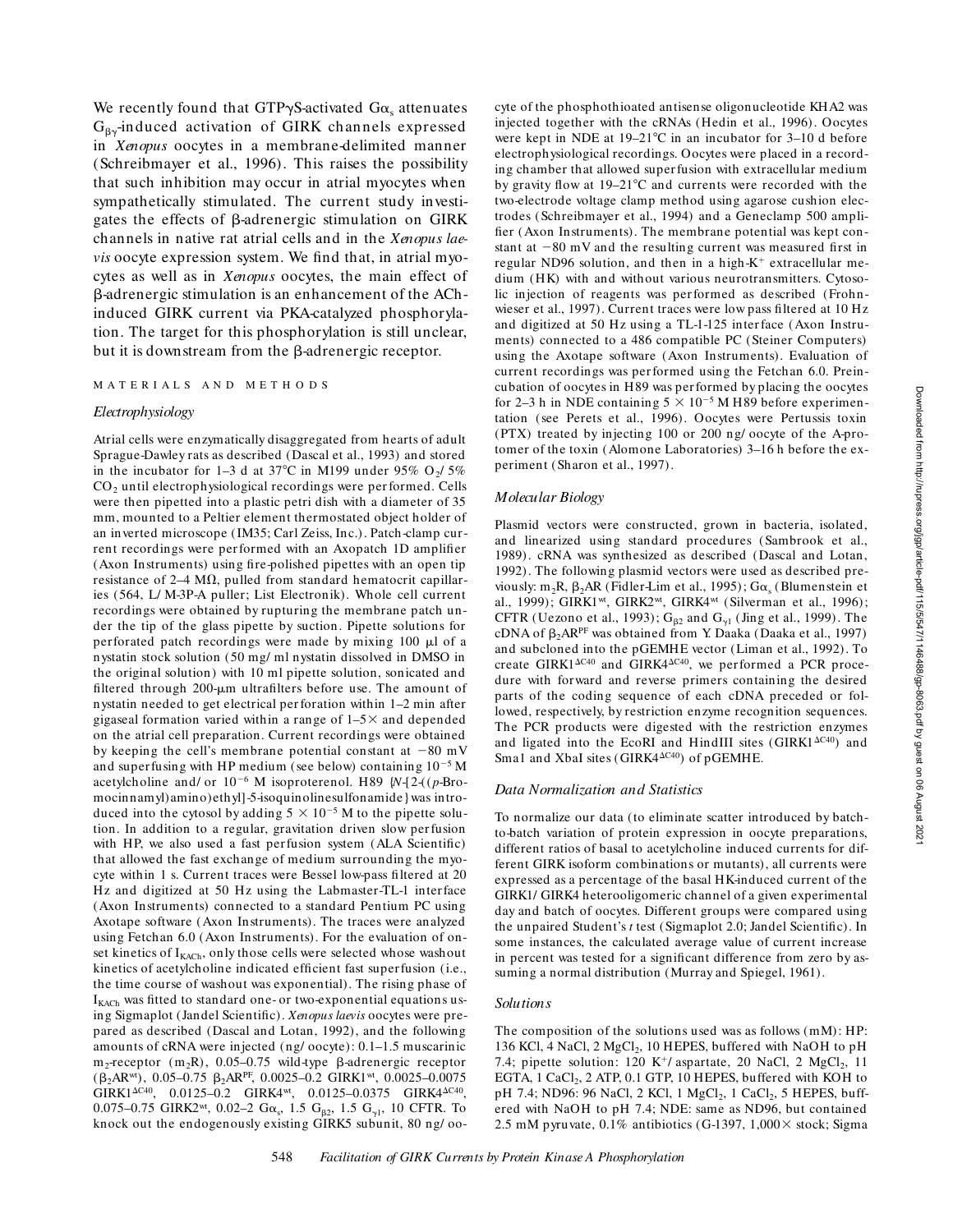Chemical Co.) and  $1.8 \text{ CaCl}_2$ ; HK: 96 KCl, 2 NaCl, 1 MgCl<sub>2</sub>, 1  $CaCl<sub>2</sub>$ , 5 HEPES, buffered with KOH to pH 7.4.

#### *Chemicals*

All chemicals used were reagent grade throughout. Reagents for molecular biology were purchased from Boehringer-Mannheim or MBI Fermentas.

## RESULTS

 $I_{KACH}$  of freshly dissociated rat atrial cells was elicited by superfusion of the cells with  $10^{-5}$  M acetylcholine in HP solution. The intracellular solution contained 2  $mM$  ATP to allow the production of cAMP.  $\beta_2AR$  coactivation by coapplication of  $10^{-6}$  M isoproterenol enhanced  $I_{KACH}$  by 20-25% (Fig. 1, A and B). Furthermore, the onset kinetics of  $I_{KACH}$  were changed: when only acetylcholine was present, the activation kinetics followed a monoexponential function with a time constant in the range of 0.4 s; an additional, slower time constant in the range of 10 s appeared upon isoproterenol coapplication (Fig. 1, B and C; Table I). When isoproterenol was applied after the onset of  $I_{KACh}$ , an additional increase of  $I_{KACH}$  could also be observed, which was comparable in size to the  $\beta$ -adrenergic effect upon coapplication. This additional increase of  $I_{KACh}$  was also observed when the whole-cell recording was performed using the perforated patch technique with nystatin,



TABLE I *Effect of Isoproterenol on rise time of IKACh*

| Ach | Iso    | H89 | $\tau_{\text{fast}}$ | $\tau_{slow}$    | n | A <sub>fast</sub> |
|-----|--------|-----|----------------------|------------------|---|-------------------|
|     |        |     | $443 \pm 85$ ms      | nd               |   |                   |
|     | $^{+}$ |     | $649 \pm 139$ ms     | $11.4 \pm 3.0 s$ | 4 | $0.78 \pm 0.07$   |
|     |        |     | $354 \pm 4$ ms       | nd               |   |                   |
|     |        |     | $351 \pm 36$ ms      | nd               | 4 |                   |
|     |        |     |                      |                  |   |                   |

Concentrations used (µmol/ liter): 10 ACh, 1 Iso, 50 H89. nd, slow component not detectable.

leaving the macromolecular composition of the cytosol intact (Fig. 1 B). Application of  $10^{-6}$  M isoproterenol alone did not result in any detectable  $I_{KACh}$  or increase in inward current ( $n = 5$ , data not shown). When H89, a specific inhibitor of PKA, was included in the patch pipette, the  $\beta$ -adrenergic effects, both on magnitude as well as on kinetics of  $I_{KACH}$ , disappeared (Fig. 1).

To investigate the details of the signal transduction pathway leading to the  $\beta$ -adrenergic effect on  $I_{KACH}$ , we used a heterologous expression system, the *Xenopus laevis* oocyte. To assess the ability of heterologously expressed β<sub>2</sub>AR to activate PKA in *Xenopus* oocytes, we coexpressed  $\beta_2$ AR together with the CFTR, a Cl<sup>-</sup> channel that is a known target for PKA phosphorylation (Anderson et al., 1991; Cheng et al., 1991). Even without coexpression of exogenous  $G\alpha_s$ , isoproterenol produced a

> FIGURE 1. Effect of  $\beta$ -adrenergic stimulation on I<sub>KACh</sub> of rat atrial cells. (A) Original whole cell current recordings at a membrane holding potential of  $-80$ mV.  $I_{KACH}$  was induced by superfusion with ACh  $(10 \mu \text{mol/ liter})$ or ACh plus Iso  $(1 \mu \text{mol/ liter})$  in the absence (top) and in the presence (bottom) of 50  $\mu$ mol/ liter H89. (B) Statistics of the effect of Iso on  $I_{KACH}$  amplitude, shown as percent increase compared with I<sub>KACh</sub> induced by ACh alone. Calculated average values  $\pm$ SEM are shown; the number of individual cells is given in parenthesis. (\* and \*\*) Mean value deviates significantly ( $P < 0.05$  and 0.01) from the H89 treated group. (Left to right) Effect of Iso coapplied with ACh (control, H89 treatment); additional  $I_{KACH}$ induced by Iso application during ACh (control,  $I_{KACH}$  recorded with nystatin perforated patch, H89 treatment). (C) Effect of Iso coapplication on kinetics of  $I_{KACH}$ activation. (Left to right) Regu-

lar I<sub>KACh</sub> induced by ACh superfusion; I<sub>KACh</sub> induced by ACh coapplied with Iso; same as previous, but in the presence of 50  $\mu$ mol/ liter H89. (Dotted line) Monoexponential fit through the rising phase of  $I_{KACH}$ . (Broken line) Biexponential fit, comprising a fast and an additional slow time constant.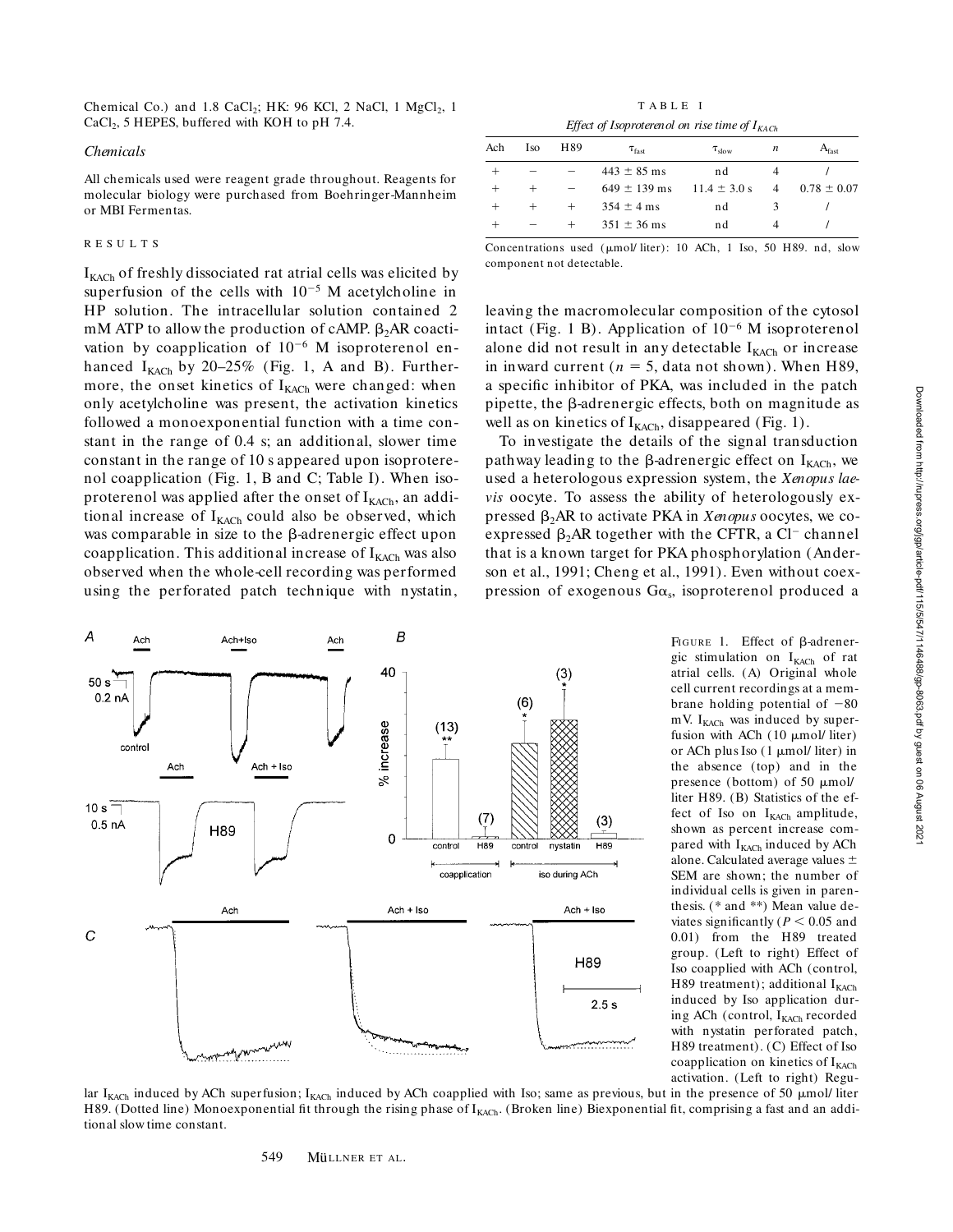marked increase in inward current, which was equal in magnitude to CFTR inward currents produced by cAMP injections (Fig. 2, A and B). Furthermore, isoproterenol-induced CFTR currents were prevented and/ or blocked by cytosolic injections of Rp-cAMPS (Fig. 2 A; summarized in C), demonstrating that the isoproterenol response was entirely due to PKA stimulation and that Rp-cAMPS injections are indeed effective in blocking endogenous PKA in *Xenopus laevis* oocytes.

Modulation of GIRK channels by  $\beta$ -adrenergic receptors was studied in *Xenopus* oocytes heterologously expressing muscarinic m<sub>2</sub>-receptor,  $\beta$ -adrenergic receptors, and two subunits of G-protein–activated, inwardly rectifying  $K^+$  channels (GIRK1 and GIRK4, respectively). Heteromeric GIRK1/ GIRK4 channels are believed to constitute the atrial GIRK (see Dascal, 1997), although homomeric GIRK4 channels may also contribute to total  $I_{KACH}$  (Corey et al., 1998). Currents were recorded at  $-80$  mV, first in a high-Na<sup>+</sup>, low-K<sup>+</sup> physiological medium (ND96), which was then exchanged to a medium with high external  $K^+$ , low-Na<sup>+</sup> concentration (HK; leading to a basal inward current, termed  $I_{HK}$ ). When isoproterenol was applied together with acetylcholine, a marked increase of  $I_{ACh}$  was observed compared with the application of ACh alone (Fig. 3 A). Application of isoproterenol (Iso) when ACh was already present in the bathing solution led to a marked additional increase of  $I_{ACh}$ . In contrast to native rat atrial cells, application of isoproterenol alone during HK led to a small but clearly detectable increase in inward current, termed  $I_{Iso}$  (Fig. 3 B). These effects of Iso were absent in oocytes that expressed GIRK and  $m_2R$ , but were not injected with cRNA encoding  $\beta_2$ ARs. It has been reported that G-protein  $\beta\gamma$ -subunits released from b-adrenergic receptors can directly activate GIRK channels in *Xenopus* oocytes and atrial cells, provided that exogenous  $G_{\beta}$  and/ or  $G_{\alpha_s}$  are overexpressed (Fidler-Lim et al., 1995; Bender et al., 1998; Sorota et al., 1999). To exclude direct  $G_{\beta\gamma}$  effects and to distinguish them from effects put forth by the cytosolic second messenger branch, 3'5'-cAMP was directly injected into the oocytes during electrophysiological recording. An enhancement of inward current resulted both in the absence and the presence of acetylcholine (Fig. 3, C and E). The current voltage relation of cAMP-induced currents clearly revealed inward rectification (Fig. 3 F). Furthermore, cAMP effects on  $I_{HK}$  were absent when cRNA encoding GIRK channels was not injected into the oocytes. The enhancement of the basal activity of GIRK channels by cAMP injection was not altered by  $\beta_2$ AR coexpression [59.6  $\pm$  7.5% (*n* = 55, see Fig. 3 D) vs. 59.7  $\pm$  7.2% ( $n = 9$ , data not shown)]. Injection of Rp-cAMPS, a cAMP analogue and inhibitor of PKA, did not enhance the basal inward currents. This fact indicates that nonspecific effects of cyclic nu-



FIGURE 2. Stimulation of PKA by  $\beta_2$ AR in *Xenopus* oocytes. (A) Original current trace from an oocyte expressing CFTR  $Cl^-$  channels and  $\beta_2$ AR recorded at a holding potential of  $-80$  mV in ND96 solution. Upon isoproterenol superfusion (1 µmol/ liter), CFTR channels were stimulated by PKA phosphorylation, what could be reversed by washing out of the agonist. During the second application of Iso, 30 pmol Rp-cAMPS were injected into the cytosol, abolishing and reversing the effect of agonist. (B) Same as in A, but instead of the second Iso pulse, 30 pmol cAMP was injected, stimulating CFTR channels to the same extend as the Iso pulse. (C) Statistics of stimulation of CFTR by agonist and/ or cAMP and analogues normalized to a first, control pulse of Iso (taken as 100%). Calculated average values  $\pm$  SEM are shown; the number of individual oocytes is given in parenthesis. (\*\*\*) Mean value deviates significantly  $(P < 0.001)$  level from the group injected with stimulatory cAMP analogues. (Iso) After washing out of the first Iso pulse,  $5$  nl  $H_2O$  were injected into the oocyte, and then the magnitude of CFTR currents elicited by a second pulse of Iso was measured. (cAMP) After the first pulse of Iso superfusion, 30–60 pmol cAMP ( $n = 3$ ) or Sp-cAMPS ( $n = 2$ ) were injected into the cytosol and the resulting CFTR currents were measured. (Rp-cAMPS) Same as cAMP, but Rp-cAMPS was injected instead of stimulatory cyclic nucleotides.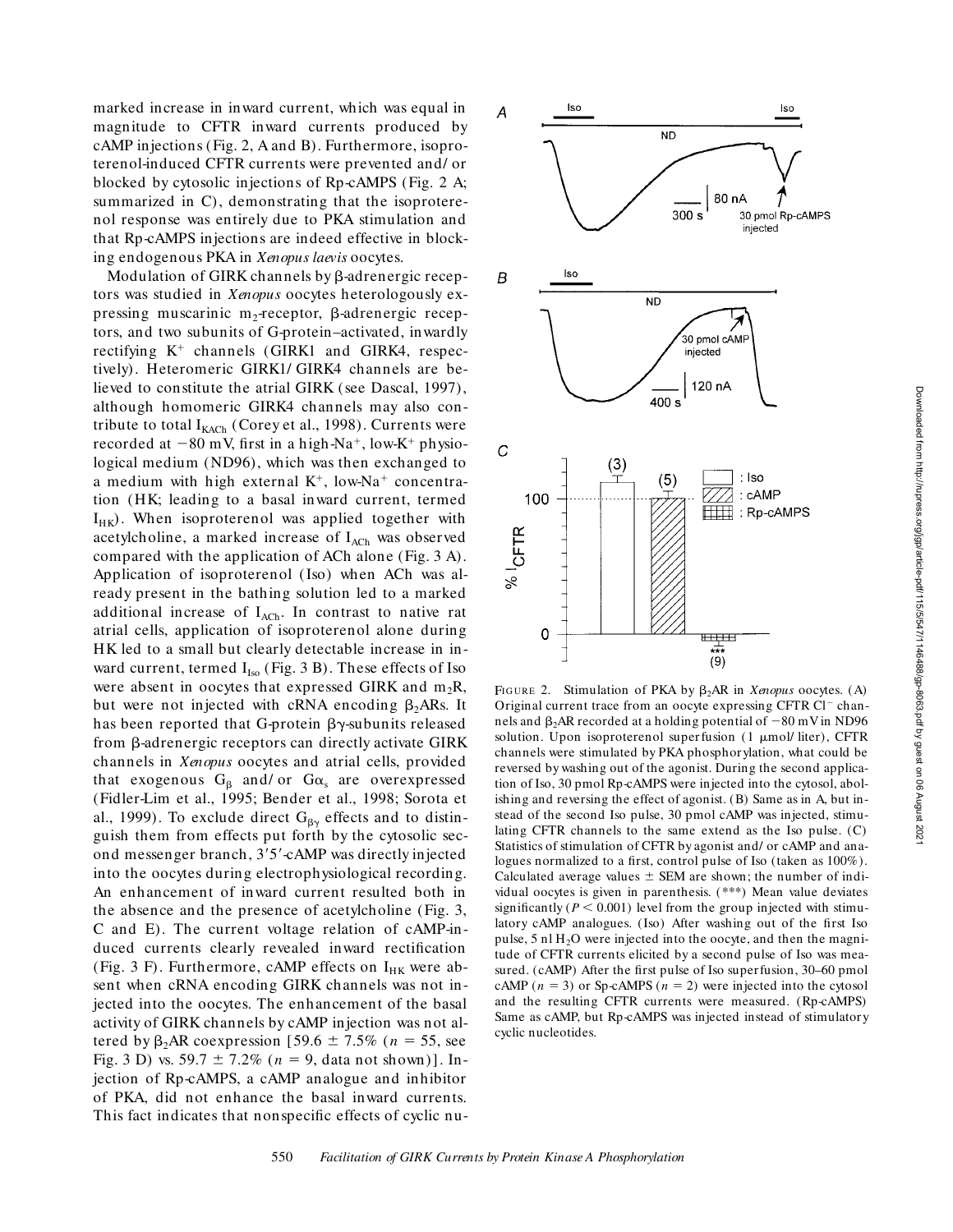

FIGURE 3.  $\beta_2$ -adrenergic facilitation of heterologously coexpressed GIRK currents and cAMP effects in *Xenopus laevis* oocytes. (A) Original current trace recorded at a membrane holding potential of -80 mV. ND and HK denote changes of the superfusion medium from ND96 to HK, bars denote superfusion with agonists. (B) Same as in A, but Iso was applied alone or during ACh. (C) Same as in A, but 30 pmol cAMP was injected during HK before ACh super fusion. (D) Statistics of the effects of isoproterenol super fusion and/ or cytosolic injection of cAMP and Rp-cAMPS on basal current amplitude, expressed as percentage of basal I<sub>HK</sub>. Calculated average values  $\pm$  SEM are shown; the number of individual cells is given in parenthesis. (\*\* and \*\*\*) Mean value deviates significantly ( $P < 0.01$  and 0.001) from the corresponding control group (i.e., oocytes not expressing heterologous  $\beta_2AR$  in the case of Iso effects) or cAMP injection into native oocytes in the case of cAMP effects. (Left to right) Iso-induced current on basal HK (with or without coexpressed  $\beta_2AR$ ), 30–60 pmol cAMP injection during basal HK, cAMP injection into native oocytes, injection of 30–60 pmol Rp-cAMPS during basal HK. (E) Same as in C, but cAMP was injected during ACh. (F) Current–voltage relation of the cAMP-induced currents as measured by a triangular voltage pulse ( $f =$ 1 Hz). (O) Current induced by cytosolic cAMP injection on basal current, obtained by subtraction of the basal current before cAMP injection from basal current after cAMP injection.  $\bullet$  Current induced by cAMP injections on ACh-induced currents. (G) Statistics of the ef-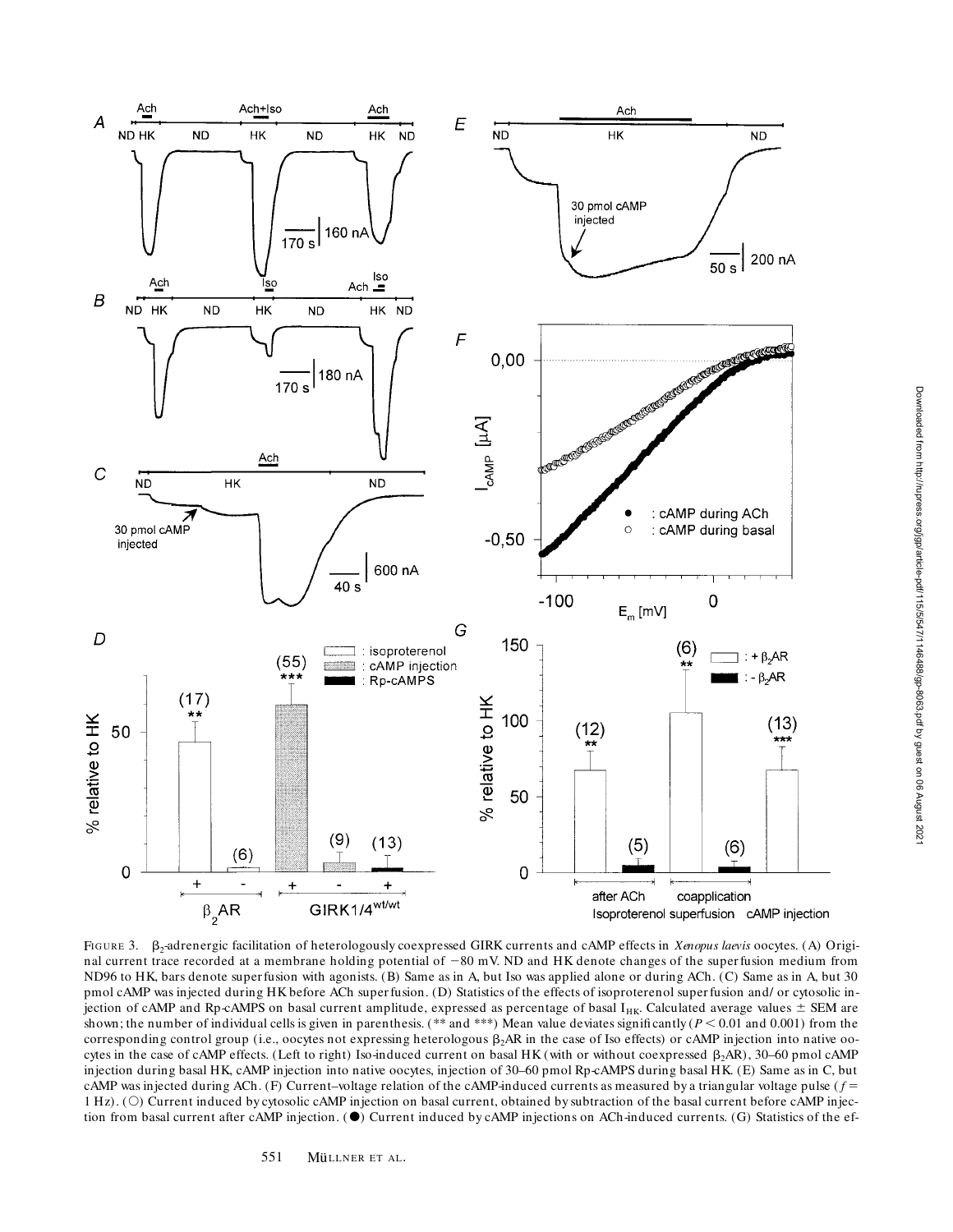$\cdot$  - H89  $+H89$ 

100 500 2000

: - H89  $: + H89$ 

 $Ga_{s}$  (pg/oocyte)

Downloaded from http://rupress.org/jgp/article-pdf/115/5/547/1146488/gp-8063.pdf by guest on 06 August 2021

Downloaded from http://rupress.org/jgp/article-pdf/115/5/547/1146488/gp-8063.pdf by guest on 06 August 2021

cleotides, unrelated to PKA activation, were absent. To better understand the mechanisms of modulation of GIRK via  $\beta_2$ AR and G $\alpha_s$  in *Xenopus* oocytes and to substantiate the finding that PKA might stimulate basal and agonist-induced GIRK currents in the oocytes, we overexpressed  $G\alpha_s$  at different concentrations in addition to GIRK1, GIRK4, and  $m_2R$ . At low doses of injected cRNA encoding  $G\alpha_s$ , basal and ACh-evoked GIRK currents were enhanced, while at higher doses a suppression of both current components was observed. Interestingly, the increase in both basal and agonistinduced currents was inhibited by preincubation of the oocytes in  $5 \times 10^{-5}$  mol/ liter H89, while the suppression at higher expression levels of Gas was H89 insensitive (Fig. 4). These results suggest that the basal activity of the overexpressed  $G\alpha_s$  is sufficient to activate adenylyl cyclase, and thus PKA, and to cause an increase in GIRK activity. At higher doses, the free  $G\alpha_{s}$  most likely sequesters  $G_{\beta y}$ , thus causing a decrease in GIRK activity.

In the intact atrium, stimulation of GIRK occurs via PTX-sensitive G proteins of the  $G_i/G_o$  family (reviewed by Dascal, 1997). Recently, it has been discovered that  $\beta_2$ -adrenergic receptors switch their G-protein selectivity from G $\alpha_{\rm s}$  to G $\alpha_{\rm i}$ / G $\alpha_{\rm o}$  when  $\beta_{2}$ AR is phosphorylated by PKA (Daaka et al., 1997). This raised the possibility that the B-adrenergic stimulation of GIRK could result from a direct activation by PTX-sensitive G protein via the PKA phosphorylated  $\beta_2$ AR. Therefore, oocytes expressing  $\beta_2AR^{wt}$ , m<sub>2</sub>R, and GIRK1/ GIRK4 channels were pretreated with PTX to block the  $G_i/G_o$  family proteins. While basal inward currents were reduced by the PTX treatment (indicating some contribution of basal-active inhibitory G proteins to the resting inward current), the current induced by isoproterenol was reduced slightly (Fig. 5). Furthermore, instead of  $\beta_2AR^{wt}$ , we expressed a mutant  $\beta_2$ -adrenergic receptor in which the PKA-dependent selectivity switch was disrupted  $(\beta_2AR^{PF};$  Daaka et al., 1997). Interestingly,  $\beta_2$ -adrenergic receptor stimulation persisted (Fig. 5, A and B). PTX treatment of oocytes expressing the mutant receptor resulted in a decrease of basal, agonist-independent current similar to the one observed with wild-type receptors, but the isoproterenol-evoked current was not affected.



20

200

150

100

50

 $\Omega$ 

150

100

50

 $\overline{0}$ 

normalized l<sub>Ach</sub>

 $\mathbf 0$ 

20

normalized HK

 $\overline{A}$ 

 $\boldsymbol{B}$ 

Phosphorylation of seven-helix receptors is an important mechanism for the regulation of receptor activity (Pitcher et al., 1998). To discriminate between PKA effects on the receptor(s) and on the channel, GIRK1/ GIRK4 channels were expressed without  $m_2R$  and  $\beta_2$ AR. cAMP injections were performed to test for PKA effects on basal GIRK currents. As evident from Fig. 6, basally active GIRK channels respond to cAMP injections with the usual increase in activity (39.0  $\pm$  7.5% of basal HK;  $n = 12$ ; mean value differs statistically significant from zero at the  $P \leq 0.001$  level).

fects of isoproterenol superfusion and/ or cytosolic injection of cAMP on ACh-induced current amplitude, expressed as a percentage of basal I<sub>HK</sub>. Calculated average values  $\pm$  SEM are shown; the number of individual cells is given in parenthesis. (\*\* and \*\*\*) Mean value deviates significantly ( $P < 0.01$  and 0.001) from the corresponding control group (i.e., oocytes not expressing heterologous  $\beta_2$ AR in the case of Iso effects) or cAMP injection into native oocytes in the case of cAMP effects. (Left to right) Iso effect during ACh (with or without  $\beta_2AR$ ), Iso effect upon coapplication with ACh (with or without  $\beta_2AR$ ), cAMP injection during ACh.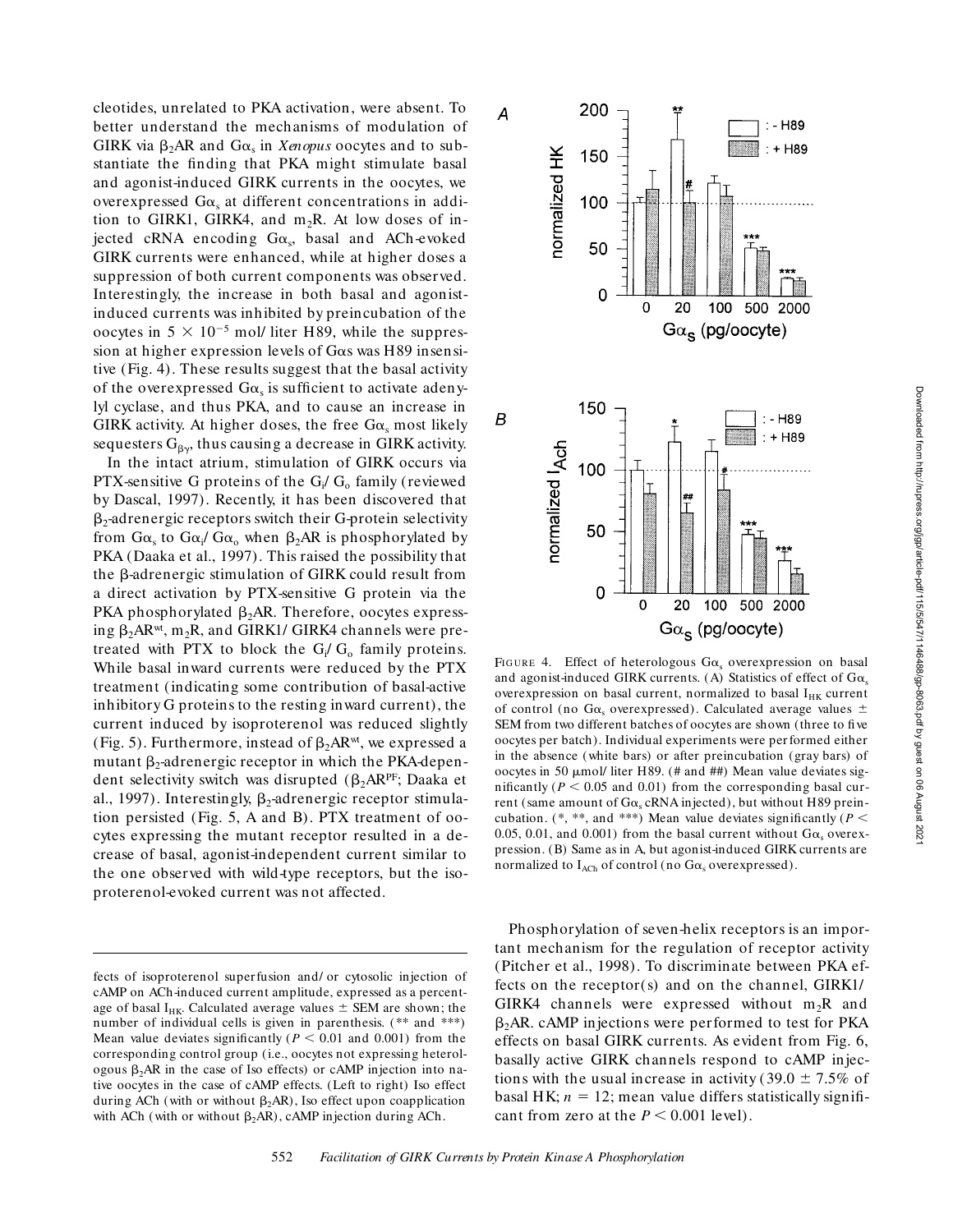

FIGURE 5.  $\beta_2$ -adrenergic facilitation of GIRK currents is not produced by coupling to inhibitory G-proteins. (A) Original current traces recorded at  $-80$  mV. GIRK currents were induced by superfusion of the oocytes with 1 µmol/ liter isoproterenol. (Top) Current trace from an oocyte expressing  $\beta_2$ AR<sup>wt</sup> and treated with PTX. (Bottom) Same as in the top, but the oocyte expressed  $\beta_2AR^{\text{PF}}$  instead of  $\beta_2AR^{wt}$ . (B) Statistics of the effect of PTX treatment and/ or  $\beta_2$ AR mutation on GIRK facilitation, expressed as a percentage of basal I<sub>HK</sub> of the control (no PTX treatment,  $\beta_2AR^{wt}$  expressed). (Empty bars) Oocytes expressing  $\beta_2$ AR<sup>wt</sup>; (hatched bars) oocytes expressing  $\beta_2$ ARPF. (+ and -) Oocytes incubated or not treated with PTX. Calculated average values  $\pm$  SEM from three different batches of oocytes (three oocytes/ batch) are shown. (\* and \*\*\*) Mean value deviates significantly ( $P < 0.05$  and 0.001) from the corresponding control group; i.e., oocytes without PTX treatment.

To investigate whether other isomeric forms of GIRK channels are also modulated by PKA, we expressed different subunit compositions: GIRK1/ GIRK5, GIRK1/ GIRK2, and the homooligomeric GIRK2 channels. For



FIGURE 6. cAMP effects in the absence of heterologously coexpressed seven-helix receptors. Original current trace recorded at  $-80$ mV derived from an oocyte expressing exclusively GIRK1/ GIRK4 proteins. During HK superfusion, 50 pmol cAMP was injected.

combinations not containing GIRK5, the endogenous GIRK5 subunit was eliminated by coinjection of a subunit-specific antisense oligonucleotide (Hedin et al., 1996). When only cRNA encoding the GIRK1 isoform was injected with the oligonucleotide, the resulting  $I_{ACh}$ (flowing via the GIRK1/ GIRK5 channels) was greatly reduced when compared with oocytes injected with the same amount of GIRK1 cRNA, but without the oligonucleotide (Fig. 7 D). Coinjection of the oligonucleotide with GIRK1/ GIRK4 cRNAs also reduced  $I_{ACh}$  to some extent, indicating that in the previous experiments GIRK1/ GIRK5 heterooligomeric channels still contributed to the acetylcholine response. As can be seen from Fig. 7, heterooligomeric GIRK1/ GIRK2, GIRK1/ GIRK4, and GIRK1/ GIRK5, as well as homooligomeric GIRK2 channels respond to cytosolic cAMP injections, both under basal and under agonist-stimulated conditions. The cAMP effect on the homooligomeric GIRK2 channels was even significantly larger than on GIRK1/ GIRK4 channels. The carboxy-terminal part of the GIRK subunit is involved in  $G_{\beta\gamma}$  binding (Huang et al., 1997), is important for gating (Luchian et al., 1997), and contains a PKA phosphorylation consensus site (Dascal, 1997). Hence, truncated forms of GIRK1 and GIRK4 were generated in which the last 40 amino acids were deleted. These constructs, however, still contained the  $G_{\beta\gamma}$  binding regions. Cytosolic cAMP injections enhanced currents of mutant channels comprised of both  $GIRK1^{\Delta C40}$ /  $GIRK4^{\Delta C40}$ . The cAMP-induced currents had the following magnitude, when normalized to the basal current of the oocytes expressing GIRK1<sup>wt</sup>/  $GIRK4<sup>wt</sup>: cAMP injections on basal currents:  $GIRK1<sup>AC40</sup>/$$ GIRK4<sup> $\Delta$ C40</sup>, 33.3  $\pm$  8.7% (*n* = 9), compared with 66.1  $\pm$ 8.0% ( $n = 40$ ) for GIRK1<sup>wt</sup>/ GIRK4<sup>wt</sup>; cAMP injections during ACh superfusion: GIRK1 $\Delta$ C40/ GIRK4 $\Delta$ C40, 67.2  $\pm$ 28.0% ( $n = 6$ ) compared with 100.1  $\pm$  22.9% ( $n = 13$ ) for GIRK1wt/ GIRK4wt. All cAMP effects deviate significantly from zero at the  $P < 0.001$  level. Hence, the distal COOH terminus (last 40 aminoacids) of the GIRK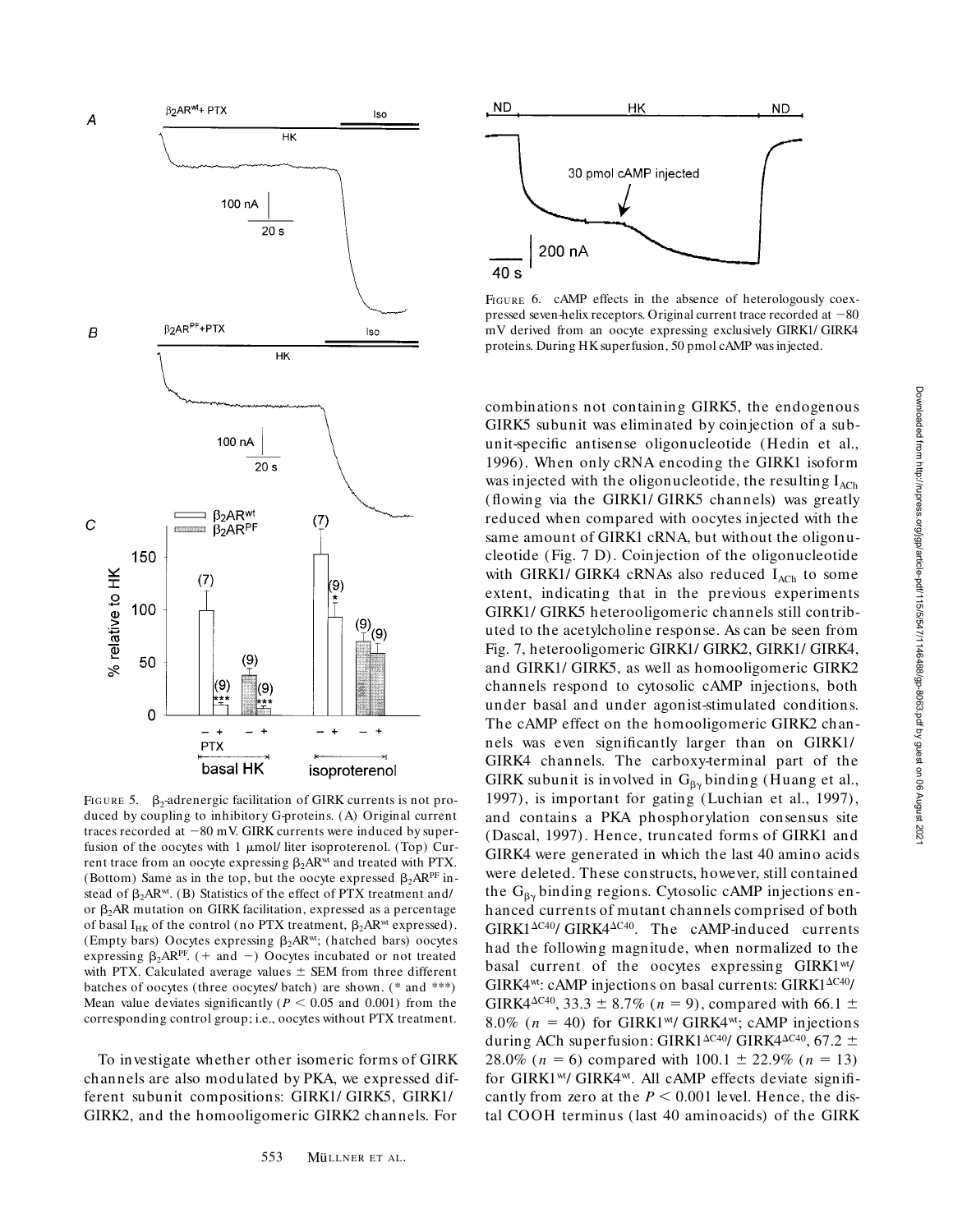

FIGURE 7. cAMP effects on GIRK isoforms. (A) Original current trace recorded at  $-80$  mV from an oocyte expressing m<sub>2</sub>R and GIRK1. GIRK currents are therefore produced exclusively from the GIRK1/ GIRK5 heterooligomeric assembly. cAMP was injected during basal HK current. (B) Current trace recorded from an oocyte expressing GIRK1/ GIRK2 channels (endogenous GIRK5 was knocked out with the KHA2 antisense oligonucleotide). cAMP was injected during ACh super fusion. (C) Same as in B, but the oocyte expressed homooligomeric GIRK2 channels. (D) Effect of antisense oligonucleotide (KHA2) coinjected with either GIRK1 or GIRK1/ GIRK4 cRNA on I<sub>ACh</sub> currents. Calculated average values  $\pm$  SEM are shown; the number of individual cells is given in parenthesis. (\* and \*\*\*) Mean value deviates significantly ( $P$  < 0.05 and 0.001) from the corresponding control group (KHA2 not coinjected). (E) Statistics of cAMP effects on various GIRK subunit combinations on basal I<sub>HK</sub> currents as well as on agonist-induced currents ( $I_{ACh}$ ). Calculated average values  $\pm$  standard error of the effect normalized to basal  $I_{HK}$  produced by the GIRK1/ GIRK4 combination of a given experimental day are shown; the number of individual oocytes are in parenthesis. (\*\* and \*\*\*) Mean value of the experimental group deviates significantly ( $P < 0.01$  and 0.001) from zero.

channel is not the structural determinant that mediated the PKA effect.

## DISCUSSIO N

Our results clearly show that  $I_{KACH}$  in native atrial myocytes derived from adult rats is enhanced by  $\beta$ -adrenergic stimulation. This result strongly supports the finding of Kim (1990) that application of isoprenaline to newborn rat atrial cells increased  $I_{KACH}$  channel activity in cell-attached membrane patches. In *Xenopus laevis* oocytes, heterologously expressed  $\beta_2$ -adrenergic receptors are able to activate GIRKs (Fidler-Lim et al., 1995; and this study). In view of the results of the current study, only part of this  $\beta$ -adrenergic activation in the heterologous expression system can be attributed to a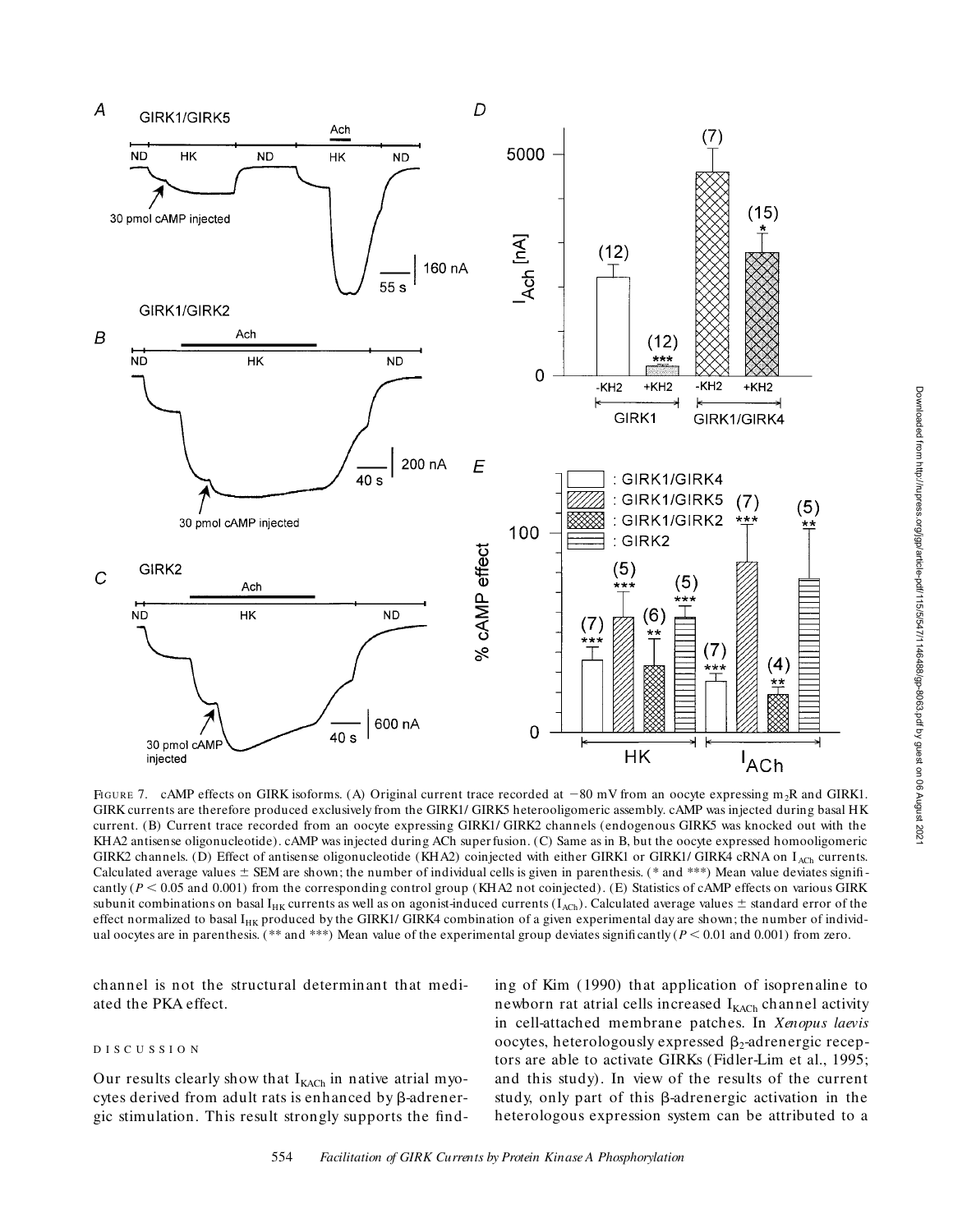direct  $G_{\beta\gamma}$  effect. Furthermore, in native atrial cells, direct G-protein activation by  $\beta_2$ ARs has been shown to occur only after heterologous overexpression of  $Ga_s$ (Sorota et al., 1999), of  $G_{\beta1}$  subunits (Bender et al., 1998), or after antisense oligonucleotide knockout of GRK2 (Wellner-Kienitz et al., 1999). Kim (1990) suggested that  $\beta$ -adrenergic activation of  $I_{KACH}$  is produced by G $\alpha_{\rm s}$ -induced PKA phosphorylation, but in other preparations, PKA effects on  $I_{KACH}$  were absent (Trautwein et al., 1982; Nargeot et al., 1983; Wang and Lipsius, 1995). In our preparation, the slow onset kinetics as well as inhibition by H-89 indicate that the isoproterenol-induced increase of  $I_{KACH}$  can be attributed to phosphorylation by PKA after activation of  $\beta_2$ -adrenergic receptors. Interestingly, isoproterenol was ineffective in the absence of acetylcholine in native atrial cells, suggesting that both  $G_{\beta\gamma}$  dimers and PKA phosphorylation are required for GIRK activation.

To study the molecular mechanism of PKA-induced GIRK stimulation in more detail, we employed the *Xenopus laevis* oocyte expression system. First, the CFTR  $Cl^-$  channels were expressed as reporters of PKA activity, since PKA activation of these channels is well documented (Anderson et al., 1991; Cheng et al., 1991). Cytosolic injections of cAMP or Sp-cAMPS effectively activated CFTR currents to the same extent as heterologously coexpressed  $\beta_2AR$  (Fig. 2). This finding clearly shows that the coexpressed  $\beta_2AR$ , via the oocyte's endogenous  $G\alpha_{s}$ , is able to activate PKA to the same extent as direct cytosolic injections of the second messenger. Furthermore, cytosolic injections of RpcAMPS (a selective inhibitor of PKA) completely abolished  $\beta$ -adrenergic stimulation of CFTR, demonstrating that PKA activity is completely blocked under these conditions. Further evidence for PKA regulation of GIRK was derived using this system: intracellular injection of cAMP, but not of Rp-cAMPS, stimulated GIRK currents to the same extend as heterologously coexpressed  $\beta_2$ AR (Fig. 3). This finding is substantiated by the fact that modest overexpression of  $Ga_s$  leads to an increase of basal (agonist independent) as well as acetylcholine-activated GIRK current that can be inhibited by H89, a selective blocker of PKA (Fig. 4). At higher levels of overexpression, however, GIRK activity decreases, most likely by sequestering endogenously available G<sub> $\beta\gamma$ </sub> subunits (see Fidler-Lim et al., 1995). So we conclude that PKA phosphorylation facilitates GIRK channel opening either by direct phosphorylation of the channel protein or of an auxiliary cofactor that interacts with the channel. Desensitization of  $\beta_2 AR$  has been shown to occur via two distinct protein kinases:  $\beta$ -adrenergic receptor kinase phosphorylates the  $\beta_2AR$ , thereby triggering binding of  $\beta$ -arrestin to the receptor, which, in turn, terminates further catalytic activation of heterotrimeric G-proteins (for review, see Pitcher et al.,

1998). On the other hand, PKA phosphorylation of the  $\beta_2$ AR changes the specificity of the receptor from the stimulatory to the inhibitory (PTX-sensitive) heterotrimeric G-protein (Daaka et al., 1997). Since GIRK channels are activated predominantly via inhibitory, PTXsensitive G-proteins, PKA might promote  $\beta$ -adrenergic stimulation of GIRK channels by the latter mechanism. In our experiments, PTX treatment reduced basal GIRK currents (both when wild-type and mutant  $\beta_2$ AR's were expressed), showing that inhibitory PTXsensitive G-proteins contribute to basal activity in the *Xenopus laevis* oocyte system. Activation of GIRK currents via both  $\beta_2AR^{wt}$  and  $\beta_2AR^{PF}$ , however, took place with or without PTX treatment. This fact clearly indicates that activation of GIRK via  $\beta_2$ AR does not occur primarily via G $\alpha_i$ / G $\alpha_o$ . On the other hand, PTX treatment significantly reduced isoproterenol-induced GIRK currents in the case of  $\beta_2AR^{wt}$  (but not of  $\beta_2AR^{PF}$ ), indicating that coupling of  $\beta_2AR^{\omega t}$  to  $G\alpha_i/G\alpha_o$  also contributes to some extent. Hence, I<sub>Iso</sub> in *Xenopus laevis* oocytes is comprised of direct G-protein effects (both PTX sensitive and insensitive) in addition to the part contributed by PKA. Chen and Yu (1994) found that 8-bromoadenosine  $3^{\prime},5^{\prime}$ -cyclic monophosphate incubation, as well as cytosolic injection of the catalytic subunit of PKA, reduced desensitization of GIRK channels that were expressed in *Xenopus* oocytes. This effect was attributed to PKA effects on the coexpressed  $\mu$ -opioid receptor. Since cAMP injections into oocytes expressing GIRK1/ GIRK4 channels without any coexpressed sevenhelix receptors were also effective (Fig. 6), we conclude that PKA did not act via the seven-helix receptors in our case.

A strong PKA phosphorylation consensus site has been reported to exist in the very end of the carboxy terminus of the GIRK1 subunit (Dascal, 1997). Hence, truncated forms of both GIRK1 and GIRK4 were generated, which were still functional but were missing the last 40 amino acids containing this site. Our results clearly demonstrate that mutant channels react to cAMP injections essentially in the same manner as the wild type. These data indicate that PKA might exert its effect either via another, hitherto unidentified, site located on one of the channels subunits, or via an unknown cytosolic or membrane delimited cofactor that serves as the direct target for PKA.

In native atrial cells, a heterooligomeric protein comprising the GIRK1 and GIRK4 subunits produces most of  $I_{KACH}$ . From our study, it becomes evident that GIRK1/ GIRK4 heterooligomeric channels are subject to PKA stimulation in native atrial cells as well as in the heterologous expression system. In addition, we were able to demonstrate that other GIRK subunit combinations are subject to PKA-induced facilitation: GIRK1/ GIRK5, GIRK1/ GIRK2, and even homooligomeric GIRK2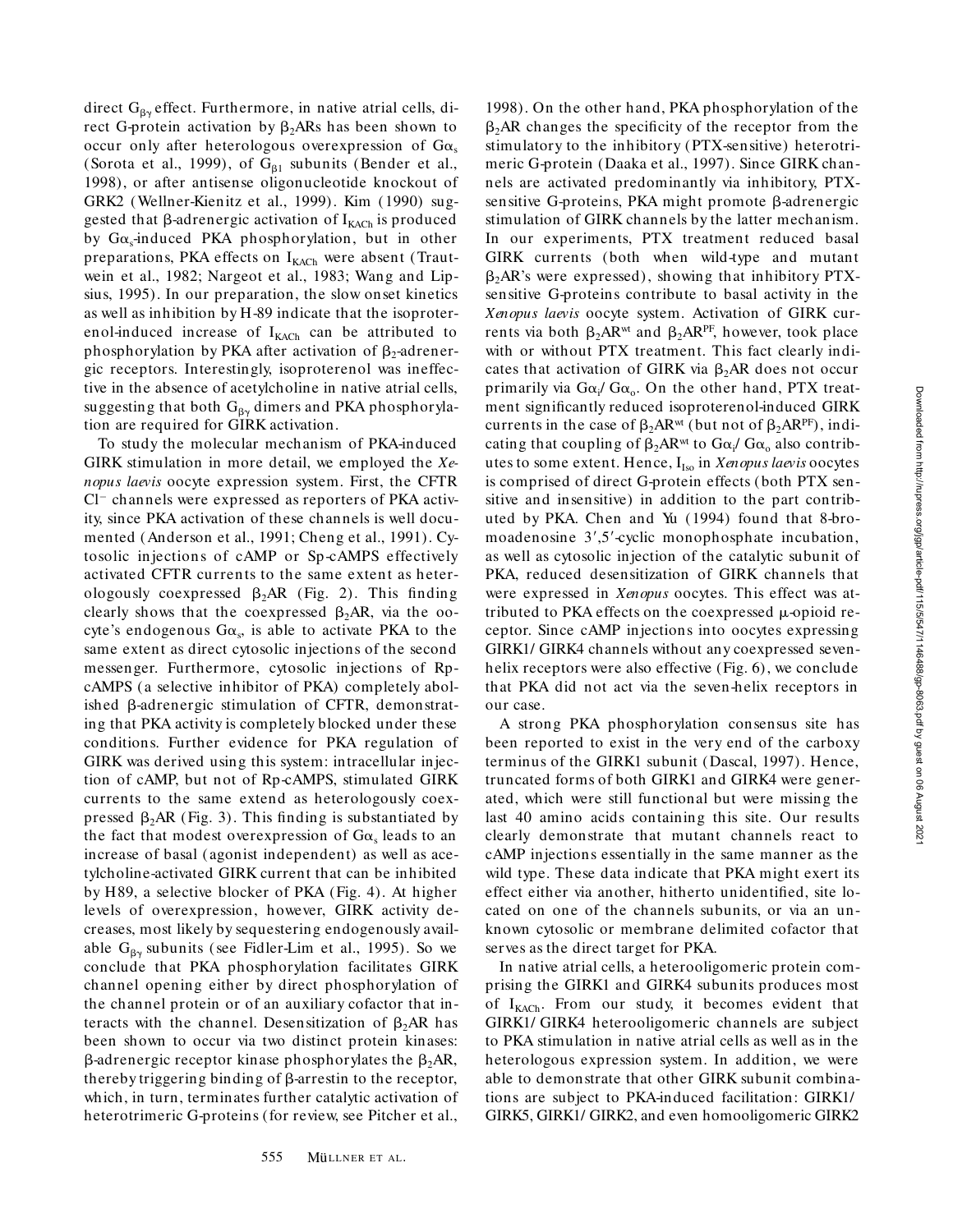channels were found to be regulated by PKA in the same manner. This finding indicates that we are dealing with a phenomenon of broad functional significance for GIRK channel physiology. Stimulatory and inhibitory G-proteins are thought to produce opposing effects on cardiac excitability under normal physiological conditions. In the present study, however, this is not the case. The physiological role of such heterologous facilitation could be understood as follows: in the heart, b-adrenergic stimulation is known to act via voltagedependent  $Ca^{2+}$  and Na<sup>+</sup> channels, thereby promoting depolarization, excitability, and contraction (Osterrieder et al., 1982; Cachelin et al., 1983; Frohnwieser et al., 1997). In the absence of a simultaneous facilitation of membrane-hyperpolarizing inwardly rectifying  $K^+$  currents, the membrane-depolarizing effect might lead not only to an increase in heart rate and force of contraction, but also to abnormal patterns of conduction of excitation and subsequent arrhythmias. A concomitant enhancement of  $I_{KACH}$  would stabilize the heartbeat under these conditions. The exact physiological role of this newly discovered mechanism, however, remains to be elucidated in further studies.

Ms. C. Lorenz (Graz, Austria) provided excellent technical support. The authors thank K. Groschner (Graz, Austria), A. Kovoor (Pasadena, CA), and L. Weigl (Vienna, Austria) for critically reading the manuscript. We thank Y. Daaka and R. Lefkowitz for the cDNA of  $\beta_2$ AR<sup>PF</sup>.

This study was supported by the Austrian Science Foundation (SFB708, P11560-MED, P13724-GEN), the Austrian National Bank (OENB7716), the National Institutes of Health (GM56260), and the Israel Basic Research Fund.

*Note added in proof:* During the review process of this paper, Medina et al. reported at the 1999 APS conference, "Biology of Potassium Channels: From Molecules to Disease," that the GIRK1 subunit itself is phosphorylated in vitro by PKA (Medina, I., G. Krapivinsky, P. Kovoor, L. Krapivinsky, and D.E. Clapham. 1999. Channel phosphorylation is required for  $I_{KACH}$  activation by  $G_{\beta\gamma}$ . *Physiologist*. 42:A-17).

*Submitted: 25 August 1999 Revised: 6 March 2000 Accepted: 7 March 2000*

#### REFERENCES

- Anderson, M.P., H.A. Berger, D.P Rich, R.J Gregory, A.E. Smith, and M.J. Welsh. 1991. Nucleoside triphosphates are required to open the CFTR chloride channel. *Cell.* 67:775–784.
- Bender, K., M.-C. Wellner-Kienitz, T. Meyer, and L. Pott. 1998. Activation of muscarinic  $K^+$  current by  $\beta$ -adrenergic receptors in cultured atrial myocytes transfected with  $\beta_1$  subunit of heterotrimeric G proteins. *FEBS Lett.* 439:115–120.
- Blumenstein, Y., T. Ivanina, E. Shistik, E. Bossi, A. Peres, and N. Dascal. 1999. Regulation of Ca<sup>2+</sup> channels by coexpression of  $G_{\alpha s}$ in *Xenopus* oocytes. *FEBS Lett.* 444:78–84.
- Cachelin, A.B., J.E. de Peyer, S. Kokubun, and H. Reuter. 1983.  $Ca<sup>2+</sup>$  channel modulation by 8-bromocyclic AMP in cultured heart cells. *Nature.* 304:462–464.
- Chen, Y., and N.J. Yu. 1994. Differential effects of protein kinase C activation on 5-HT1A receptor coupling to  $Ca^{2+}$  and  $K^+$  currents

in rat serotonergic neurones. *J. Physiol.* 496:129–137.

- Cheng, S.H., D.P. Rich, J. Marshall, R.J. Gregory, M.W. Welsh, and A.E. Smith. 1991. Phosphorylation of the R domain by cAMPdependent protein kinase regulates the CFTR chloride channel. *Cell.* 66:1027–1036.
- Corey, S., G. Krapivinsky, L. Krapivinsky, and D.E. Clapham. 1998. Number and stoichiometry of subunits in the native atrial G-protein–gated K<sup>+</sup> channel, I<sub>KACh</sub>. *J. Biol. Chem.* 273:5271-5278.
- Daaka, Y., L.M. Luttrell, and R.J. Lefkowitz. 1997. Switching of the coupling of the beta2-adrenergic receptor to different G proteins by protein kinase A. *Nature.* 390:88–91.
- Dascal, N. 1997. Signalling via the G protein-activated  $K^+$  channels. *Cell. Signal.* 9:551–573.
- Dascal, N., W. Schreibmayer, N.F. Lim, W. Weizhen, C. Chavkin, L. DiMagno, C. Labarca, B.L. Kieffer, C. Gaveriaux-Ruff, D. Trollinger, et al. 1993. Atrial G protein–activated  $K^+$  channel: expression cloning and molecular properties. *Proc. Natl. Acad. Sci. USA.*90:10235–10239.
- Dascal, N., and I. Lotan. 1992. Expression of exogenous ion channels and neurotransmitter receptors in RNA-injected *Xenopus* oocytes. *In* Methods in Molecular Neurobiology. Vol. 13. A. Longstaff and P. Revest, editors. Humana Press, Totowa, NJ. 205–225.
- Fidler-Lim, N., N. Dascal, C. Labarca, N. Davidson, and H.A. Lester. 1995. A G protein–gated K channel is activated via  $\beta_2$ -adrenergic receptors and G<sub>By</sub> subunits in *Xenopus* oocytes. *J. Gen. Physiol.* 105: 421–439.
- Frohnwieser, B., L.-Q. Chen, W. Schreibmayer, and R.G. Kallen. 1997. Modulation of the human cardiac sodium channel  $\alpha$ -subunit by cAMP and the responsible sequence domain. *J. Physiol*. 498:309–318.
- Hedin, K.E., N.F. Lim, and D.E. Clapham. 1996. Cloning of a *Xeno*pus laevis inwardly rectifying K<sup>+</sup> channel subunit that permits GIRK1 expression of IKACh currents in oocytes. *Neuron.* 16:423– 429.
- Huang, C.-L., Y.N. Jan, and L.Y. Jan. 1997. Binding of the G protein  $\beta\gamma$  subunit to multiple regions of G protein–gated inward-rectifying K<sup>1</sup> channels. *FEBS Lett.* 405:291–298.
- Jing, J., D. Chikvashvili, D. Singer-Lahat, W.B. Thornhill, E. Reuveny, and I. Lotan. 1999. Fast inactivation of a brain  $K^+$  channel composed of Kv1.1 and Kv $\beta$ 1.1 subunits modulated by G protein bg subunits. *EMBO (Eur. Mol. Biol. Organ.) J.* 18:1245–1256.
- Kim, D. 1990.  $\beta$ -Adrenergic regulation of the muscarinic-gated K<sup>+</sup> channel via cyclic AMP-dependent protein kinase in atrial cells. *Circ. Res.* 67:1292–1298.
- Liman, E.R., J. Tytgat, and P. Hess. 1992. Subunit stoichiometry of a mammalian  $K^+$  channel determined by construction of multimeric cDNAs. *Neuron.* 9:861–871.
- Luchian, T., N. Dascal, C. Dessauer, D. Platzer, N. Davidson, H.A. Lester, and W. Schreibmayer. 1997. A C-terminal peptide of the GIRK1 subunit directly blocks the G protein-activated  $K^+$  channel (GIRK) expressed in *Xenopus* oocytes. *J. Physiol.* 505:13–22.
- Murray, R., and E. Spiegel. 1961. Theory and Problems of Statistics. McGraw-Hill Book Co., New York, NY. 167–184.
- Nargeot, J., J.M. Nerbonne, J. Engels, and H.A. Lester. 1983. Time course of the increase in myocardial slow inward current after photochemically generated concentration jump of intracellular cyclic AMP. *Proc. Natl. Acad. Sci. USA.* 80:2395–2399.
- Pitcher, J.A., N.J. Freedman, and R.J. Lefkowitz. 1998. G protein– coupled receptor kinases. *Annu. Rev. Biochem.* 67:653–692.
- Osterrieder, W., G. Brum, J. Hescheler, W. Trautwein, V. Flockerzi, and F. Hofmann. 1982. Injection of subunits of cyclic AMPdependent protein kinase into cardiac myocytes modulates  $Ca^{2+}$ current. *Nature.* 298:576–578.
- Perets, T., Y. Blumenstein, E. Shistik, I. Lotan, and N. Dascal. 1996. A potential site of functional modulation by proteinkinase A in